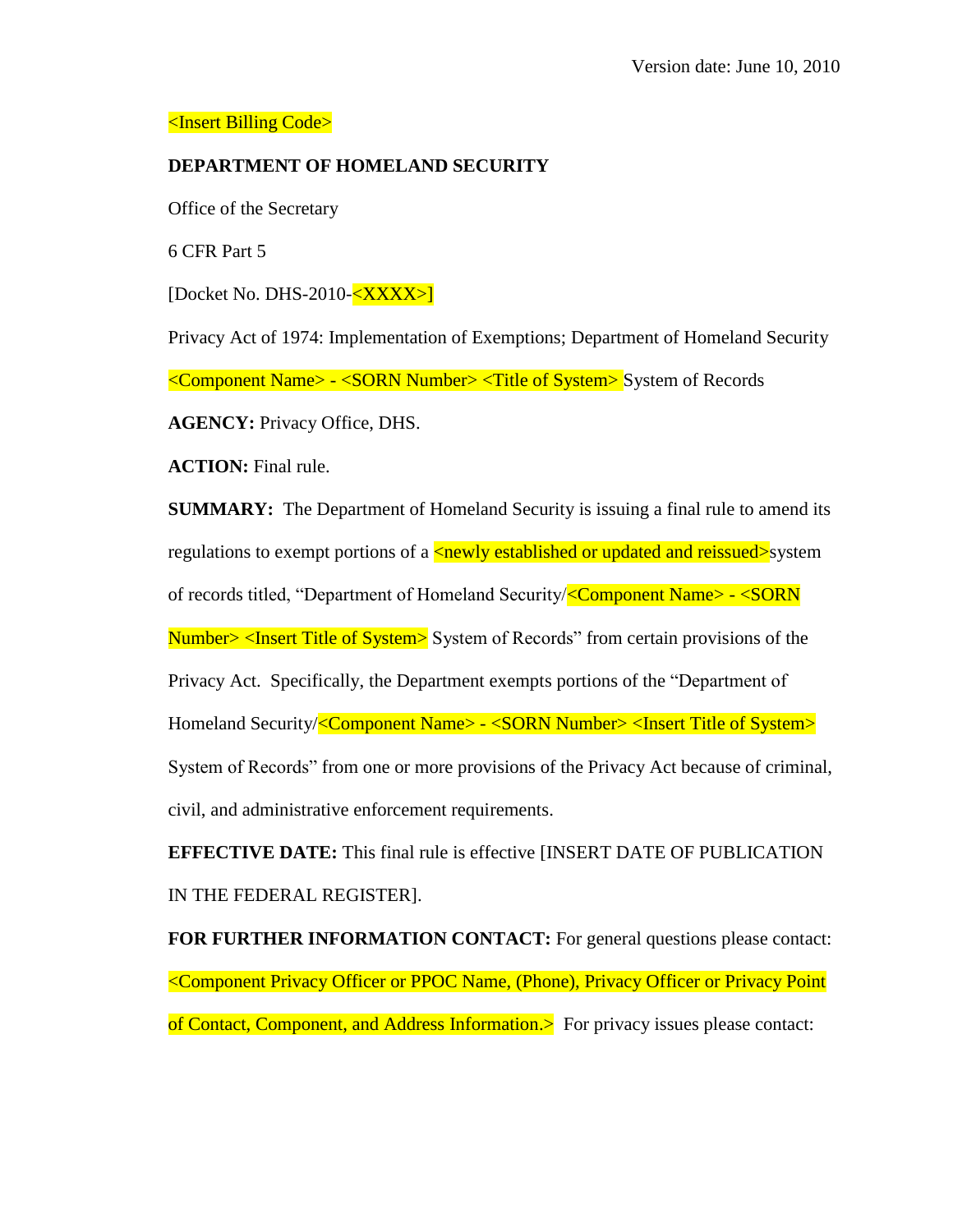Mary Ellen Callahan (703-235-0780), Chief Privacy Officer, Privacy Office, Department of Homeland Security, Washington, D.C. 20528.

### **SUPPLEMENTARY INFORMATION:**

#### **Background**

The Department of Homeland Security (DHS) <Component Name (Acronym)> published a notice of proposed rulemaking in the Federal Register, <Insert Federal Register Cite, Date>, proposing to exempt portions of the system of records from one or more provisions of the Privacy Act because of criminal, civil, and administrative enforcement requirements. The system of records is the <DHS/Component Acronym> - <SORN Number> <Title of System> System of Records. The <DHS/Component Acronym> - <SORN Number> <Title of System> system of records notice was published concurrently in the Federal Register, <Insert Federal Register Cite, Date>, and comments were invited on both the Notice of Proposed Rulemaking (NPRM) and System of Records Notice (SORN).

## **Public Comments**

DHS received <Insert Number of Comments> on the NPRM and <Insert Number of Comments> on the SORN.

NPRM

<Address NPRM comments here.>

SORN

<Address SORN comments here.>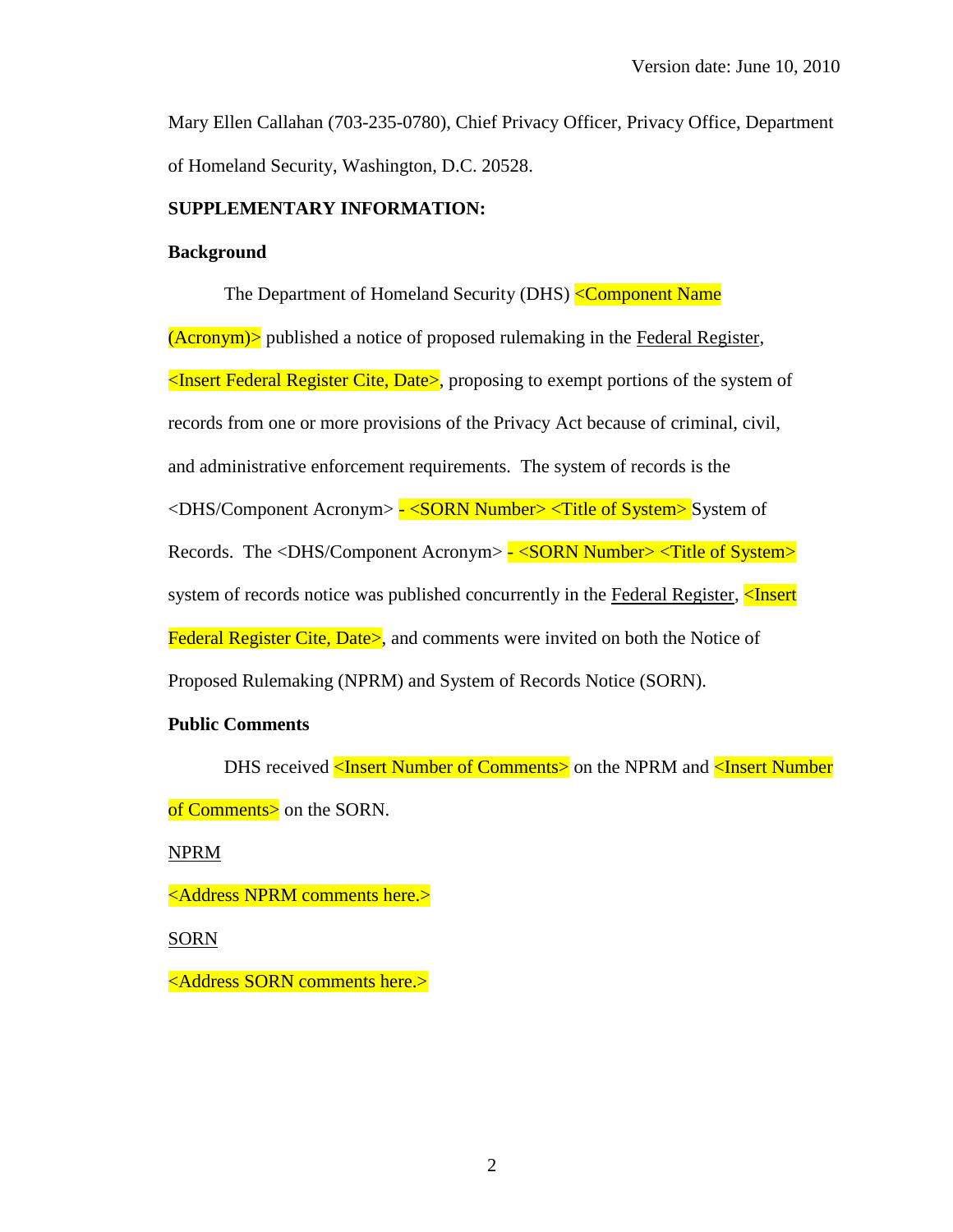<After consideration of public comments, the Department will implement the rulemaking as proposed.> OR <After consideration of public comments, the Department has decided to make the following changes to the SORN and NPRM.>

#### **List of Subjects in 6 CFR Part 5**

Freedom of information; Privacy.

For the reasons stated in the preamble, DHS proposes to amend Chapter I

of Title 6, Code of Federal Regulations, as follows:

## **PART 5--DISCLOSURE OF RECORDS AND INFORMATION**

1. The authority citation for Part 5 continues to read as follows:

**Authority**: 6 U.S.C. §101 et seq.; Pub. L. 107-296, 116 Stat. 2135; 5 U.S.C. §301.

Subpart A also issued under 5 U.S.C. §552. Subpart B also issued under 5 U.S.C. §552a.

2. Add at the end of Appendix C to Part 5, the following new paragraph

 $(1"$ 

Appendix C to Part 5 – DHS Systems of Records Exempt From the Privacy Act

\* \* \* \* \*

1. The DHS/<Component Name> - <SORN Number> <Insert Title of System>

System of Records consists of electronic and paper records and will be used by DHS and its components. The DHS/<Component Name> - <SORN Number> <Insert Title of System> System of Records is a repository of information held by DHS in connection with its several and varied missions and functions, including, but not limited to the enforcement of civil and criminal laws; investigations, inquiries, and proceedings there under; national security and intelligence activities; and protection of the President of the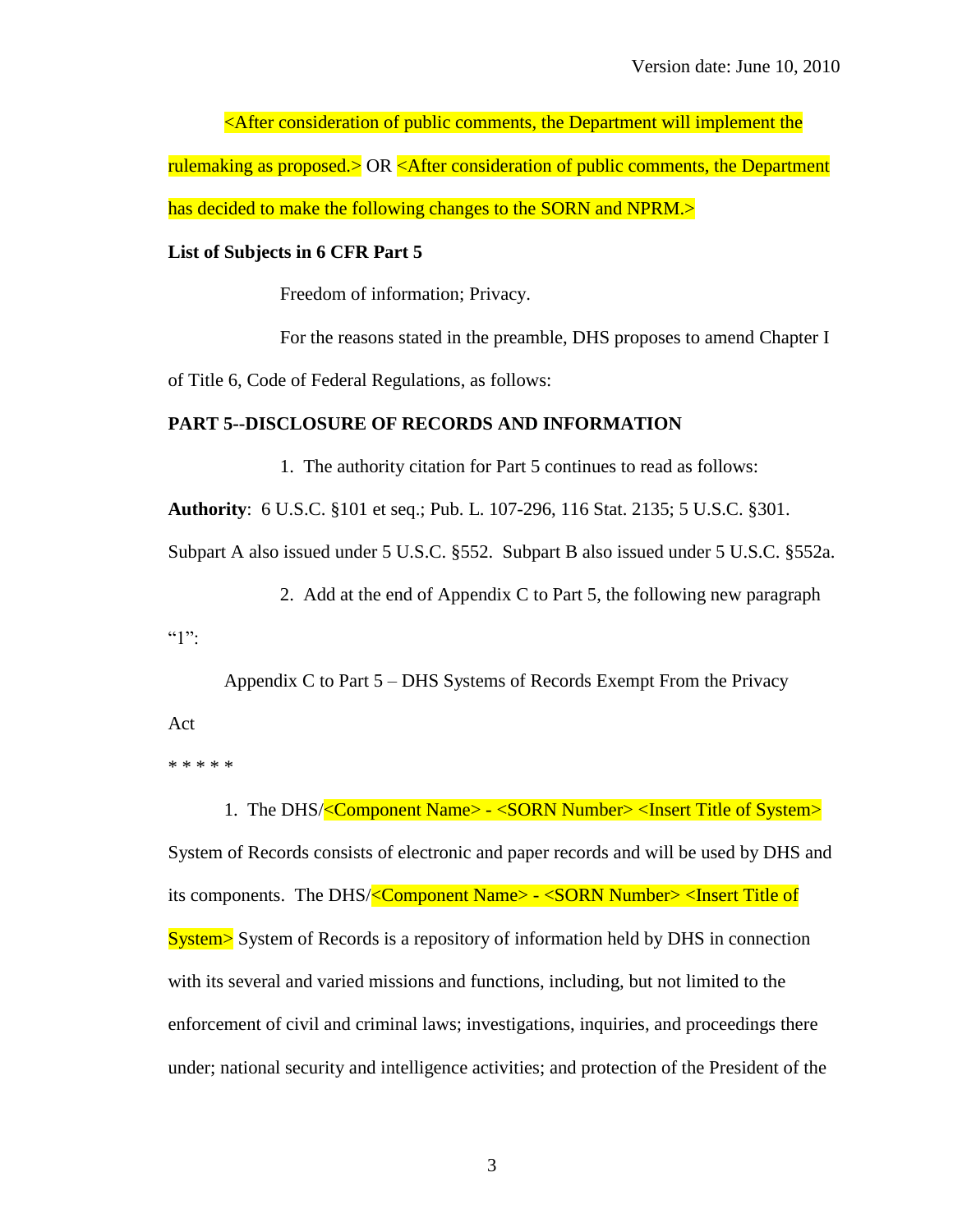U.S. or other individuals pursuant to Section 3056 and 3056A of Title 18. The DHS/<Component Name> - <SORN Number><Insert Title of System> System of Records contains information that is collected by, on behalf of, in support of, or in cooperation with DHS and its components and may contain personally identifiable information collected by other federal, state, local, tribal, foreign, or international government agencies. The Secretary of Homeland Security has exempted this system from the following provisions of the Privacy Act, subject to limitations set forth in 5 U.S.C. § 552a(c)(3) and (c)(4): (d); (e)(1), (e)(2), (e)(3), (e)(4)(G), (e)(4)(H), (e)(4)(I), (e)(5), (e)(8), (e)(12); (f); (g)(1); and (h) pursuant to 5 U.S.C. §  $552a(j)(2)$ . Additionally, the Secretary of Homeland Security has exempted this system from the following provisions of the Privacy Act, subject to limitations set forth in 5 U.S.C.  $\S$  552a(c)(3); (d); (e)(1), (e)(4)(G), (e)(4)(H), (e)(4)(I); and (f) pursuant to 5 U.S.C. §  $552a\langle k\rangle(1)$ ,  $(k)(2)$ ,  $(k)(3)$ ,  $(k)(4)$ ,  $(k)(5)$ ,  $(k)(6)$  and  $(k)(7)$ . Exemptions from these particular subsections are justified, on a case-by-case basis to be determined at the time a request is made, for the following reasons:

(a) From subsection (c)(3) and (4) (Accounting for Disclosures) because release of the accounting of disclosures could alert the subject of an investigation of an actual or potential criminal, civil, or regulatory violation to the existence of that investigation and reveal investigative interest on the part of DHS as well as the recipient agency. Disclosure of the accounting would therefore present a serious impediment to law enforcement efforts and/or efforts to preserve national security. Disclosure of the accounting would also permit the individual who is the subject of a record to impede the investigation, to tamper with witnesses or

4 4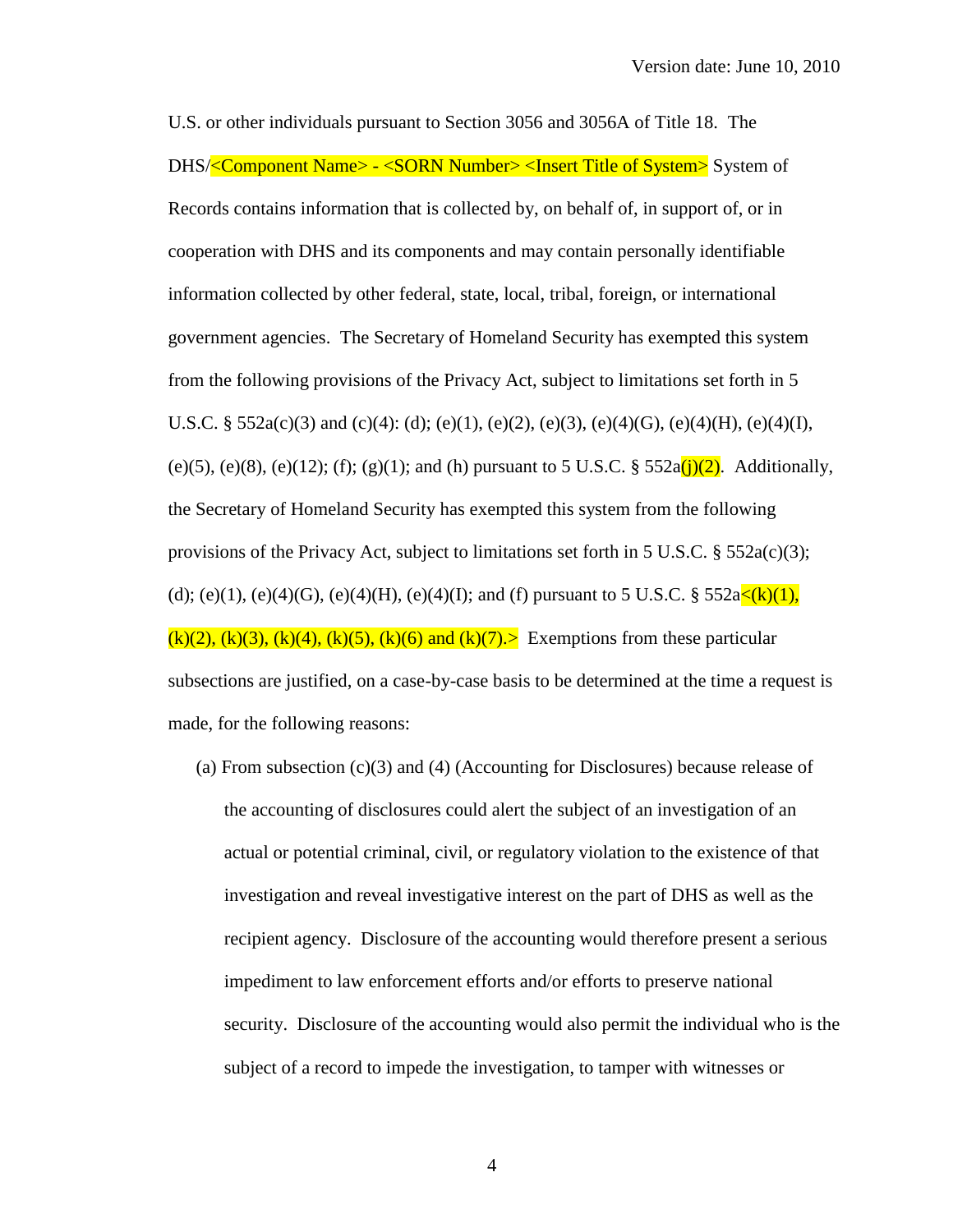evidence, and to avoid detection or apprehension, which would undermine the entire investigative process.

- (b) From subsection (d) (Access to Records) because access to the records contained in this system of records could inform the subject of an investigation of an actual or potential criminal, civil, or regulatory violation to the existence of that investigation and reveal investigative interest on the part of DHS or another agency. Access to the records could permit the individual who is the subject of a record to impede the investigation, to tamper with witnesses or evidence, and to avoid detection or apprehension. Amendment of the records could interfere with ongoing investigations and law enforcement activities and would impose an unreasonable administrative burden by requiring investigations to be continually reinvestigated. In addition, permitting access and amendment to such information could disclose security-sensitive information that could be detrimental to homeland security.
- $(c)$  From subsection  $(e)(1)$  (Relevancy and Necessity of Information) because in the course of investigations into potential violations of federal law, the accuracy of information obtained or introduced occasionally may be unclear, or the information may not be strictly relevant or necessary to a specific investigation. In the interests of effective law enforcement, it is appropriate to retain all information that may aid in establishing patterns of unlawful activity.
- (d) From subsection (e)(2) (Collection of Information from Individuals) because requiring that information be collected from the subject of an investigation would

5 5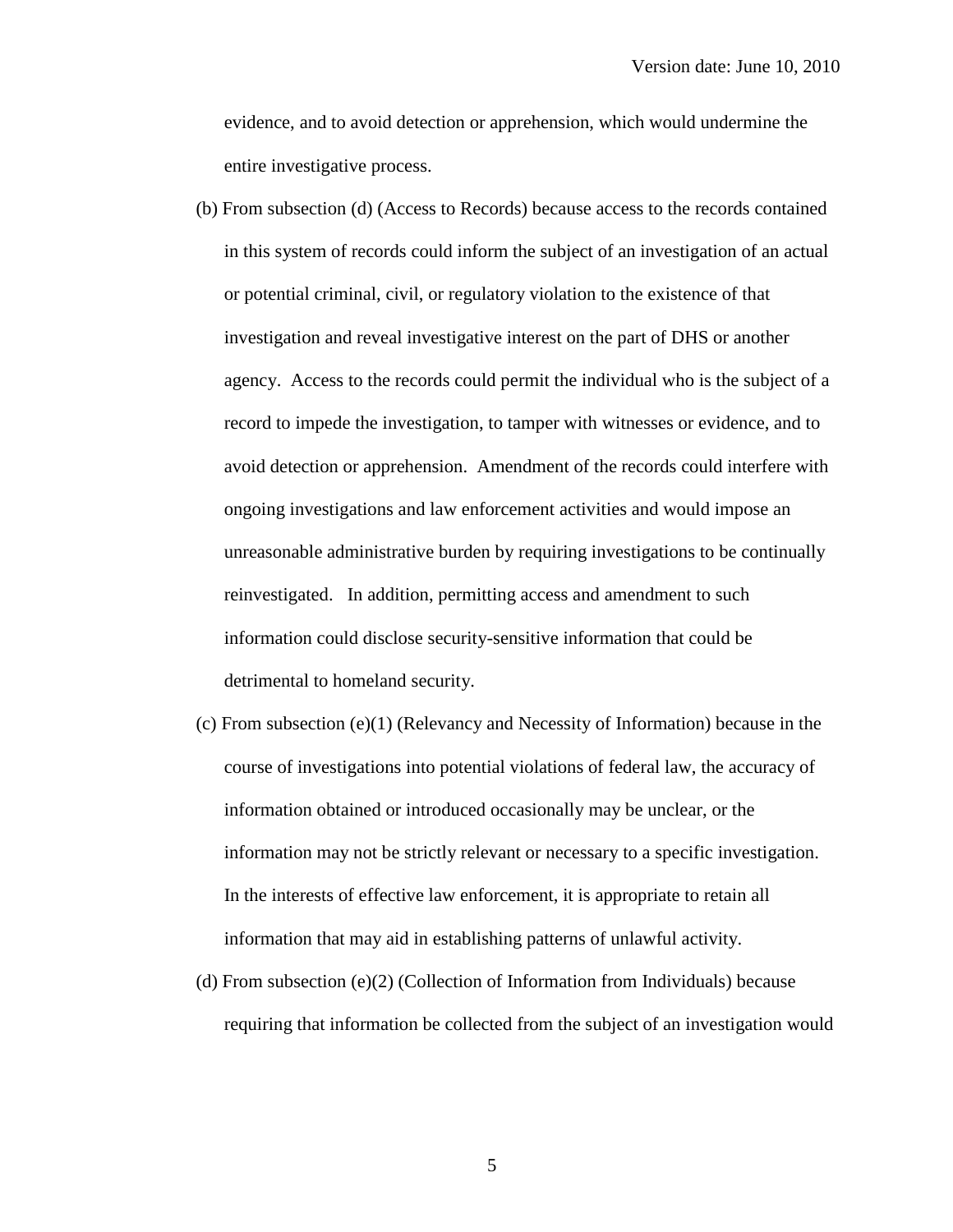alert the subject to the nature or existence of the investigation, thereby interfering with that investigation and related law enforcement activities.

- (e) From subsection (e)(3) (Notice to Subjects) because providing such detailed information could impede law enforcement by compromising the existence of a confidential investigation or reveal the identity of witnesses or confidential informants.
- (f) From subsections (e)(4)(G), (e)(4)(H), and (e)(4)(I) (Agency Requirements) and (f) (Agency Rules), because portions of this system are exempt from the individual access provisions of subsection (d) for the reasons noted above, and therefore DHS is not required to establish requirements, rules, or procedures with respect to such access. Providing notice to individuals with respect to existence of records pertaining to them in the system of records or otherwise setting up procedures pursuant to which individuals may access and view records pertaining to themselves in the system would undermine investigative efforts and reveal the identities of witnesses, and potential witnesses, and confidential informants.
- $(g)$  From subsection  $(e)(5)$  (Collection of Information) because with the collection of information for law enforcement purposes, it is impossible to determine in advance what information is accurate, relevant, timely, and complete. Compliance with subsection  $(e)(5)$  would preclude DHS agents from using their investigative training and exercise of good judgment to both conduct and report on investigations.
- (h) From subsection (e)(8) (Notice on Individuals) because compliance would interfere with DHS's ability to obtain, serve, and issue subpoenas, warrants, and

6 6